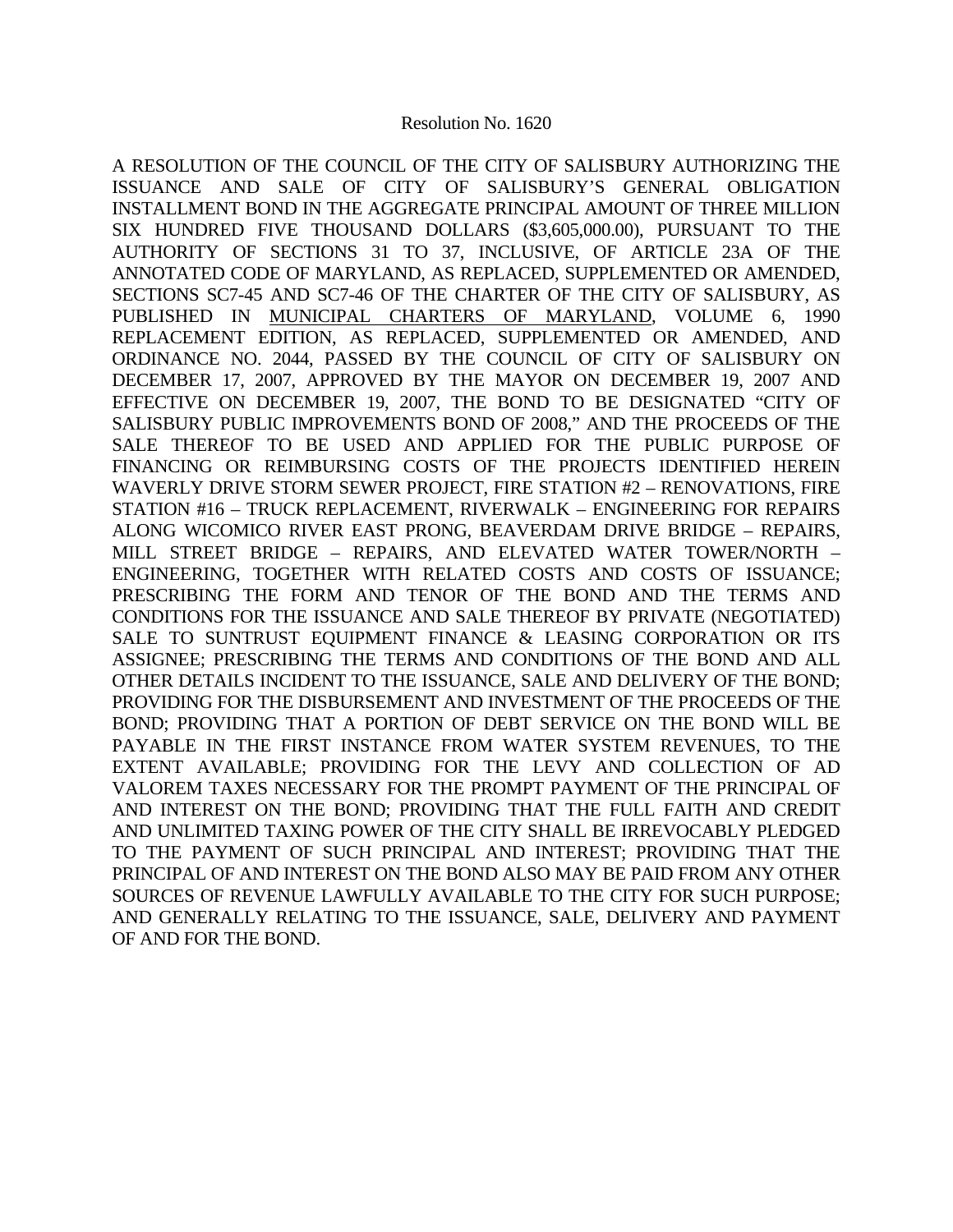# RECITALS

 WHEREAS, City of Salisbury, a municipal corporation of the State of Maryland (the "City"), is authorized and empowered by Sections 31 to 37, inclusive, of Article 23A of the Annotated Code of Maryland, as replaced, supplemented or amended (the "Enabling Act"), and Sections SC7-45 and SC7-46 of the Charter of the City of Salisbury, as published in Municipal Charters of Maryland, Volume 6, 1990 Replacement Edition, as replaced, supplemented or amended (the "Charter"), to borrow money for any proper public purpose and to evidence such borrowing by the issuance and sale of its general obligation bonds; and

 WHEREAS, pursuant to Ordinance No. 2044, passed by the Council of the City on December 17, 2007, approved by the Mayor on December 19, 2007 and effective on December 19, 2007 (the "Ordinance"), the City authorized the issuance and sale from time to time, upon its full faith and credit, of one or more series of bonds in an aggregate principal amount not to exceed Four Million One Hundred Twenty-nine Thousand Dollars (\$4,129,000) (the "Authorized Bonds"); and

 WHEREAS, the Ordinance provides that the proceeds of the sale of the Authorized Bonds are to be used and applied for the public purpose of financing, refinancing or reimbursing the costs of any of the Projects identified in Section 3(b) of the Ordinance, including paying costs of issuance and interest during construction and for a reasonable period thereafter; and

 WHEREAS, the Ordinance further provides that the Authorized Bonds may be issued from time to time in one or more series and that any such series may be issued as one or more bonds and that any bond may be issued in installment form; and

 WHEREAS, the Ordinance provides that each series of the Authorized Bonds shall be sold by private (negotiated) sale without advertisement or solicitation of competitive bids due to the ability to time the market, negotiate flexible terms and achieve a beneficial interest rate or rates, unless the Council determines by resolution that it would be more advantageous to sell any series of the Authorized Bonds by solicitation of competitive bids at public sale after publication or dissemination of the notice of sale; and

WHEREAS, based on the conclusion that current market conditions warranted a private (negotiated) sale of a series of the Authorized Bonds due to the ability to negotiate flexible terms, time the market and thereby achieve a beneficial interest rate, bond counsel to the City, with the participation of the City Administrator and the Director of Internal Services, provided for the distribution to banking institutions and other institutional investors in the general vicinity of the City and in the Baltimore-Washington, D.C. regional area of a solicitation for indications of interest dated December 21, 2007 for the purchase of a series of the Authorized Bonds in the form of a single, general obligation installment bond in the principal amount of \$3,605,000 (subject to adjustment as described in the solicitation) in order to determine the potential purchaser likely to offer the most beneficial interest rate and negotiated flexible terms and, thereby, to obtain for the City, as nearly as possible, the best possible results for the sale of the Authorized Bonds without conducting a public sale by the solicitation of competitive bids; and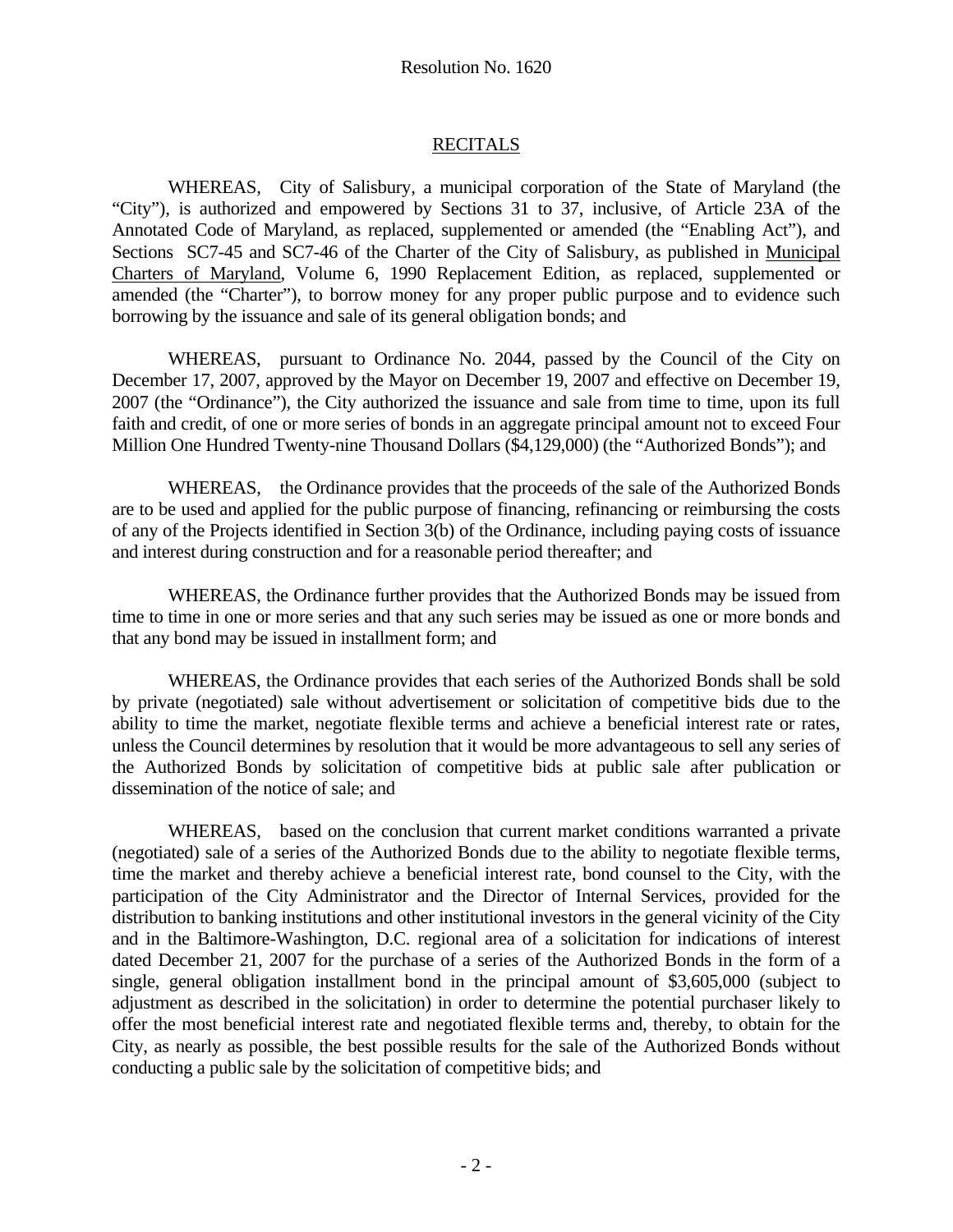WHEREAS, in response to such solicitation of interest, the Director of Internal Services recommends, and the City Administrator concurs, that SunTrust Equipment Finance & Leasing Corporation offers the most desirable terms and beneficial interest rate; and

WHEREAS, the Council has determined that it is in the best interests of the City and its citizens to issue and sell one series of the Authorized Bonds, in the principal amount of \$3,605,000, in the form of a single general obligation installment bond with annual serial installments in accordance with, and pursuant to, the authority contained in the Enabling Act, the Charter and the Ordinance, and upon the terms and conditions set forth in this Resolution, the proceeds of which general obligation installment bond are to be used and applied as herein set forth; and

 WHEREAS, the \$3,605,000 stated principal amount of the Bond provided for herein shall not cause the City to exceed the debt limit provided for in Charter Section SC7-48.

SECTION 1. NOW, THEREFORE, BE IT RESOLVED BY THE CITY COUNCIL OF THE CITY OF SALISBURY, MARYLAND that the Recitals hereto constitute an integral part of this Resolution and are incorporated herein by reference.

SECTION 2. BE IT FURTHER RESOLVED that (a) pursuant to the authority of the Enabling Act, the Charter and the Ordinance, the City hereby determines to borrow money and incur indebtedness for the public purpose of financing or reimbursing the costs of the following public purpose projects in the maximum principal amount set forth opposite each such project, subject to subsection (c) below:

|    |                                                               |    | <b>Maximum Principal</b> |  |
|----|---------------------------------------------------------------|----|--------------------------|--|
|    | <b>Project Description</b>                                    |    | Amount                   |  |
| 1. | <b>Waverly Drive Storm Sewer Project</b>                      | \$ | 1,300,000.00             |  |
| 2. | Fire Station #2 - Renovations                                 |    | 90,000.00                |  |
| 3. | Fire Station #16 - Truck Replacement                          |    | 950,000.00               |  |
| 4. | Riverwalk – Engineering for Repairs Along Wicomico River East |    |                          |  |
|    | Prong                                                         |    | 100,000.00               |  |
| 5. | Beaverdam Drive Bridge - Repairs                              |    | 322,000.00               |  |
| 6. | Mill Street Bridge - Repairs                                  |    | 327,000.00               |  |
| 7. | Elevated Water Tower/North - Engineering                      |    | 500,000.00               |  |
| 8. | Costs of Issuance                                             |    | 16,000.00                |  |
|    | Total                                                         |    | 3,605,000.00             |  |

The projects identified in items 1 - 8 above are collectively referred to herein as the "Projects".

 (b) With respect to the Projects listed above, the word "costs" shall include, as applicable, land and right-of-way acquisition and development; site and utility improvements; acquisition, construction, expansion, reconstruction, replacement, renovation, rehabilitation, improvement, installation, furnishing and equipping activities and expenses; planning, design, engineering, architectural, feasibility, surveying, financial and legal expenses; costs of issuance (which may include costs of bond insurance or other credit enhancement); interest during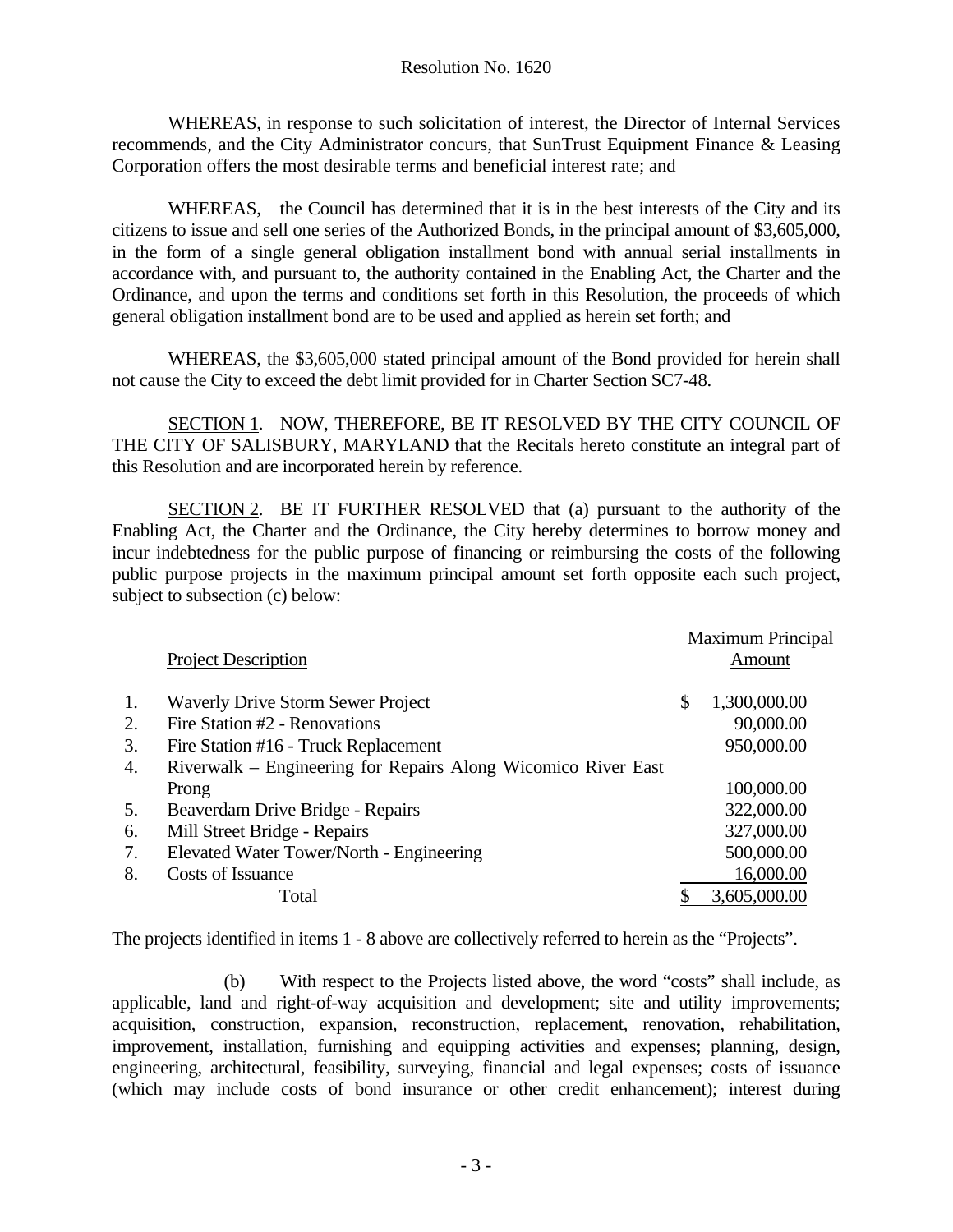construction and for a reasonable period thereafter (whether or not expressly so stated); and any such costs which may represent the City's share or contribution to the financing or reimbursement of any of the Projects.

 (c) Proceeds of the Bond identified in Section 3 below are hereby appropriated and allocated to pay costs of the Projects in the maximum principal amount set forth opposite each such Project in subsection (a) above (exclusive of any investment earnings that may be applied for such purposes); provided that, the City, without notice to or the consent of the holder of the Bond, may reallocate the maximum principal amount of the proceeds of the Bond to be spent among any of the Projects identified in such subsection (a) in compliance with applicable City budgetary procedures or applicable law.

SECTION 3. BE IT FURTHER RESOLVED that to evidence the borrowing and indebtedness authorized in Section 2 of this Resolution, the City, acting pursuant to the authority of the Enabling Act, the Charter and the Ordinance, hereby determines to issue and sell, upon its full faith and credit, its general obligation installment bond in the principal amount of Three Million Six Hundred Five Thousand Dollars (\$3,605,000). Such bond shall be designated the "City of Salisbury Public Improvements Bond of 2008" (the "Bond").

SECTION 4. BE IT FURTHER RESOLVED that (a) the Bond shall be dated the date of its delivery and shall be issued in the form of a single, fully-registered bond, without coupons attached. The Bond shall mature, subject to prior prepayment in whole as provided for in accordance with Section 5 of this Resolution, on February 1, 2028. Principal of the Bond shall be payable in twenty (20) annual serial installments on February 1, commencing February 1, 2009, subject to prior prepayment in whole as provided for in accordance with Section 5 of this Resolution, as follows:

| Date     | Principal Installment | Date     | Principal Installment |
|----------|-----------------------|----------|-----------------------|
| 02/01/09 | \$150,000             | 02/01/19 | \$200,000             |
| 02/01/10 | 155,000               | 02/01/20 | 230,000               |
| 02/01/11 | 160,000               | 02/01/21 | 240,000               |
| 02/01/12 | 165,000               | 02/01/22 | 260,000               |
| 02/01/13 | 170,000               | 02/01/23 | 275,000               |
| 02/01/14 | 175,000               | 02/01/24 | 125,000               |
| 02/01/15 | 180,000               | 02/01/25 | 130,000               |
| 02/01/16 | 185,000               | 02/01/26 | 135,000               |
| 02/01/17 | 190,000               | 02/01/27 | 140,000               |
| 02/01/18 | 195,000               | 02/01/28 | 145,000               |

The registered owner of the Bond shall provide written notice to the Director of Internal Services of the City of the principal due on the Bond on each principal installment payment date at least fifteen (15) days prior to such principal installment payment date, or such fewer number of days as is acceptable to the Director of Internal Services, but failure to deliver such notice shall not affect the amount of, or the City's obligation to pay, principal or interest due on the Bond. Principal installment payments on the Bond shall be noted on Schedule A to the Bond by the registered owner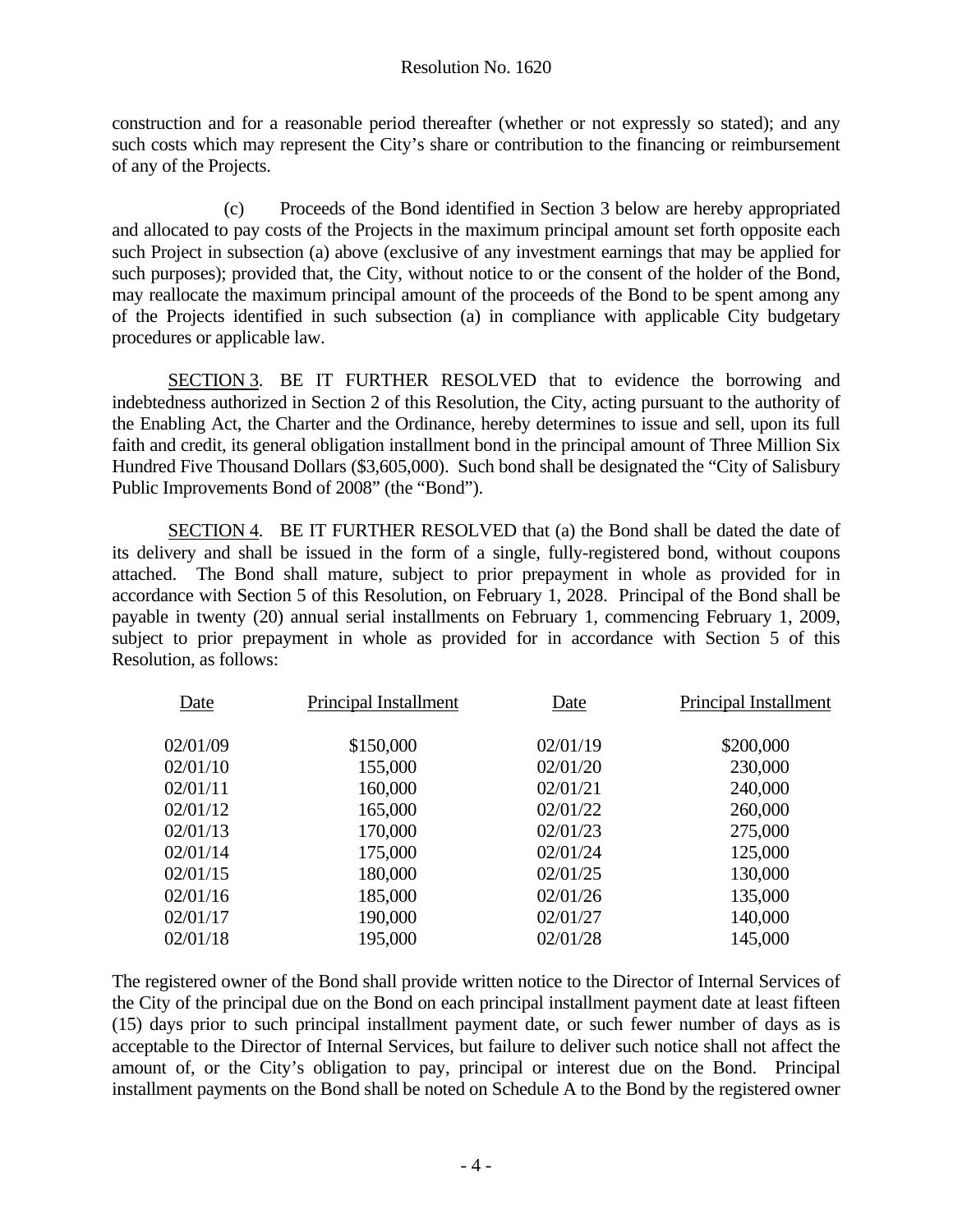of the Bond, and a copy of such Schedule A shall be provided to the Director of Internal Services of the City within fifteen (15) days after each such entry shall have been made, but failure to provide a copy of such schedule shall not affect the amount of, or the City's obligation to pay, principal or interest due on the Bond.

 (b) The Bond shall bear interest from its date of delivery at the rate of four and ninehundredths percent (4.09%) per annum.

 (c) Interest on the Bond shall be payable on August 1 and February 1 in each year until maturity or prior prepayment in full, commencing on August 1, 2008; provided that, the last installment of interest shall be paid on the date that principal of the Bond is retired or prepaid in full. The Bond shall bear interest from the most recent date to which interest has been paid or, if no interest has been paid, from the date of its delivery. Interest shall be computed on the basis of a 360-day year comprised of 12 30-day months. For purposes of calculating the interest due on the Bond, unpaid outstanding principal on any date shall be an amount equal to the original principal amount of the Bond, less any principal installment paid in accordance with subsection (a) above. The registered owner of the Bond shall provide written notice to the Director of Internal Services of the City of the interest due on the Bond on each interest payment date at least fifteen (15) days prior to such interest payment date, or such fewer number of days as is acceptable to the Director of Internal Services, but failure to deliver such notice shall not affect the amount of, or the City's obligation to pay, principal or interest due on the Bond.

 (d) If a principal payment date or interest payment date falls on a Saturday, Sunday or a day on which the City, banks in the State of Maryland and/or banks in the state in which the holder of the Bond is located are not required to be open, payment may be made on the next succeeding day that is not a Saturday, Sunday or a day on which the City, banks in the State of Maryland and/or banks in the state in which the holder of the Bond is located are not required to be open, and no interest shall accrue for the intervening period.

 (e) Principal of and interest on the Bond shall be payable in lawful money of the United States of America. The principal of the Bond, at maturity or upon prior prepayment in full, shall be payable by check or draft at the office of the Director of Internal Services of the City in Salisbury, Maryland, unless the Director of Internal Services and the registered owner of the Bond agree on a different place or manner of payment. Principal of the Bond, prior to maturity or prior prepayment in full, and interest on the Bond will be payable by check or draft mailed to the registered owner thereof at the address designated by the registered owner in writing to the Director of Internal Services of the City unless the Director of Internal Services and the registered owner agree on a different manner of payment. The Director of Internal Services, on behalf of the City, is hereby authorized and empowered to make the agreements provided for in this Section 4(e).

SECTION 5. BE IT FURTHER RESOLVED that the Bond shall be subject to prepayment prior to maturity at the option of the City, in whole only, on February 1, 2016 or on any August 1 or February 1 thereafter to and including August 1, 2027, at a prepayment price of the outstanding par amount of the Bond, plus accrued interest to the date fixed for prepayment, without premium or penalty.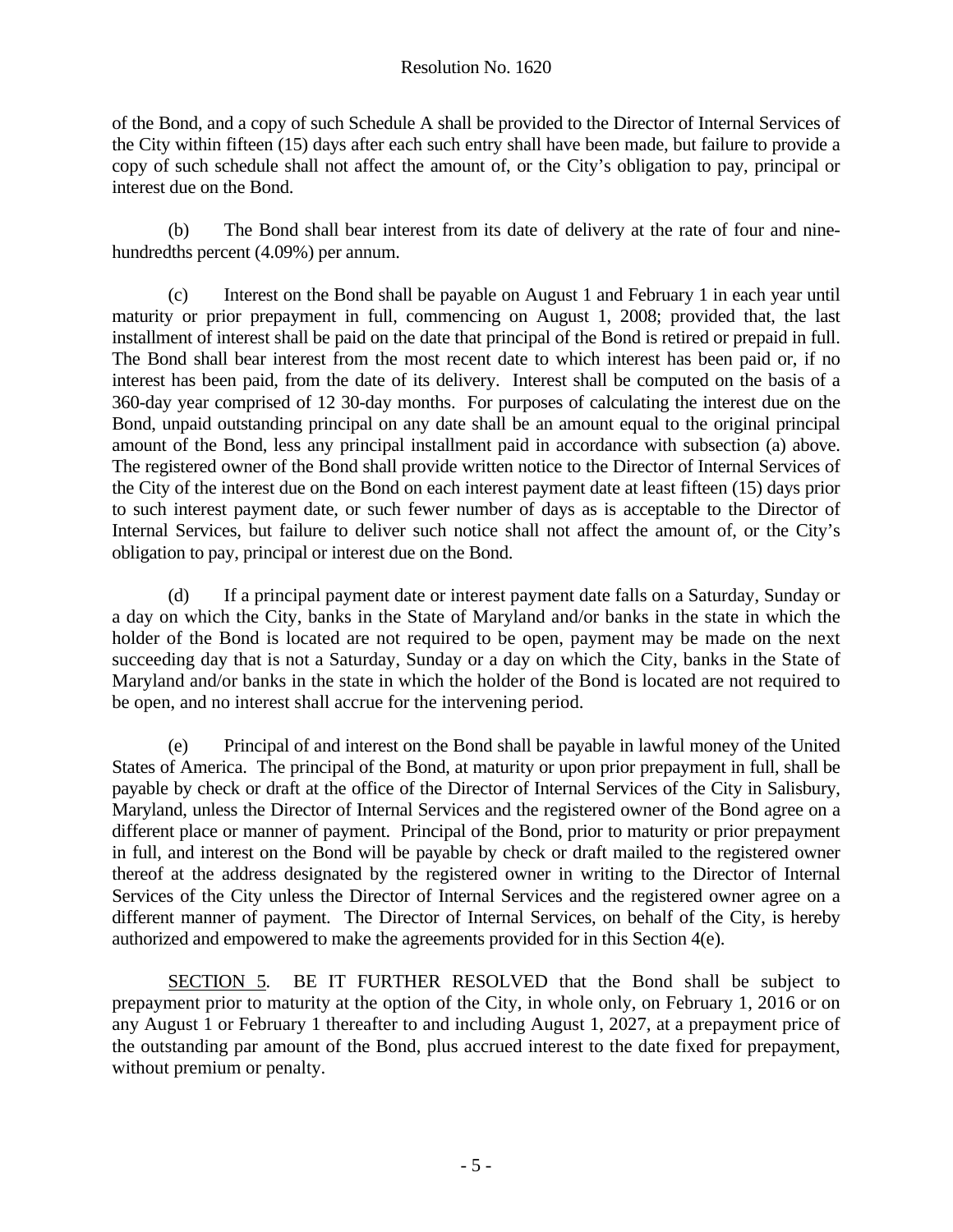Notice of optional prepayment in whole shall be given by the City at least fifteen (15) days prior to the date fixed for prepayment (or such fewer number of days as is acceptable to the registered owner of the Bond) by mailing to the registered owner a notice fixing the prepayment date.

SECTION 6. BE IT FURTHER RESOLVED that the Bond shall be executed in the name of the City and on its behalf by the Mayor of the City. The corporate seal of the City shall be affixed to the Bond and attested by the signature of the City Clerk. In the event any official of the City whose signature appears on the Bond shall cease to be such official prior to the delivery of the Bond, or, in the event any such official whose signature appears on the Bond shall have become such after the date of issue thereof, the Bond shall nevertheless be a valid and binding obligation of the City in accordance with its terms.

SECTION 7. BE IT FURTHER RESOLVED that subject to the provisions of Section 9(b) hereof, the Bond shall be transferable only upon the books kept for that purpose by the Director of Internal Services at Salisbury, Maryland, by the registered owner thereof in person or by the registered owner's attorney duly authorized in writing, upon surrender thereof, together with a written instrument of transfer in a form satisfactory to the Director of Internal Services and duly executed by the registered owner or the registered owner's duly authorized attorney.

SECTION 8. BE IT FURTHER RESOLVED that except as provided hereinafter or in a resolution or resolutions of the Council adopted prior to the issuance of the Bond, the Bond shall be issued substantially in the form attached hereto as  $\overline{\text{Exhibit A}}$  and incorporated by reference herein. Appropriate variations and insertions may be made by the Mayor to provide dates, numbers and amounts, and modifications not altering the substance of the Bond to carry into effect the purposes of this Resolution or to comply with recommendations of legal counsel. All of the covenants contained in the following form are hereby adopted by the City as and for the form of obligation to be incurred by the City, and the covenants and conditions contained therein are hereby made binding upon the City, including the promise to pay therein contained. The execution and delivery of the Bond by the Mayor in accordance with this Resolution shall be conclusive evidence of the approval by the Mayor of the form of the Bond and any variations, insertions, omissions, notations, legends or endorsements authorized by this Resolution.

SECTION 9. BE IT FURTHER RESOLVED that (a) the City hereby ratifies, confirms, approves and adopts as actions of the City all actions taken by the City Administrator, the Director of Internal Services and bond counsel to the City, on behalf of the City, to identify the banking institution or institutional investor which offered the most flexible terms and beneficial interest rate for the Bond, including, without limitation, the preparation, execution, delivery and circulation of the request for indications of interest dated December 21, 2007. The City hereby determines that it shall be in the best interests of the City to sell the Bond by private (negotiated) sale without advertisement or solicitation of competitive bids to SunTrust Equipment Finance & Leasing Corporation (or its assignee), which submitted the most advantageous proposal to the City for the purchase of the Bond pursuant to such solicitation, which negotiation at private sale is hereby deemed by the City to be in its best interest and in the interest of its citizens due, in part, to the benefit of negotiated flexible terms and a beneficial interest rate. Therefore, and pursuant to the authority of the Enabling Act, the Charter and the Ordinance, the Bond shall be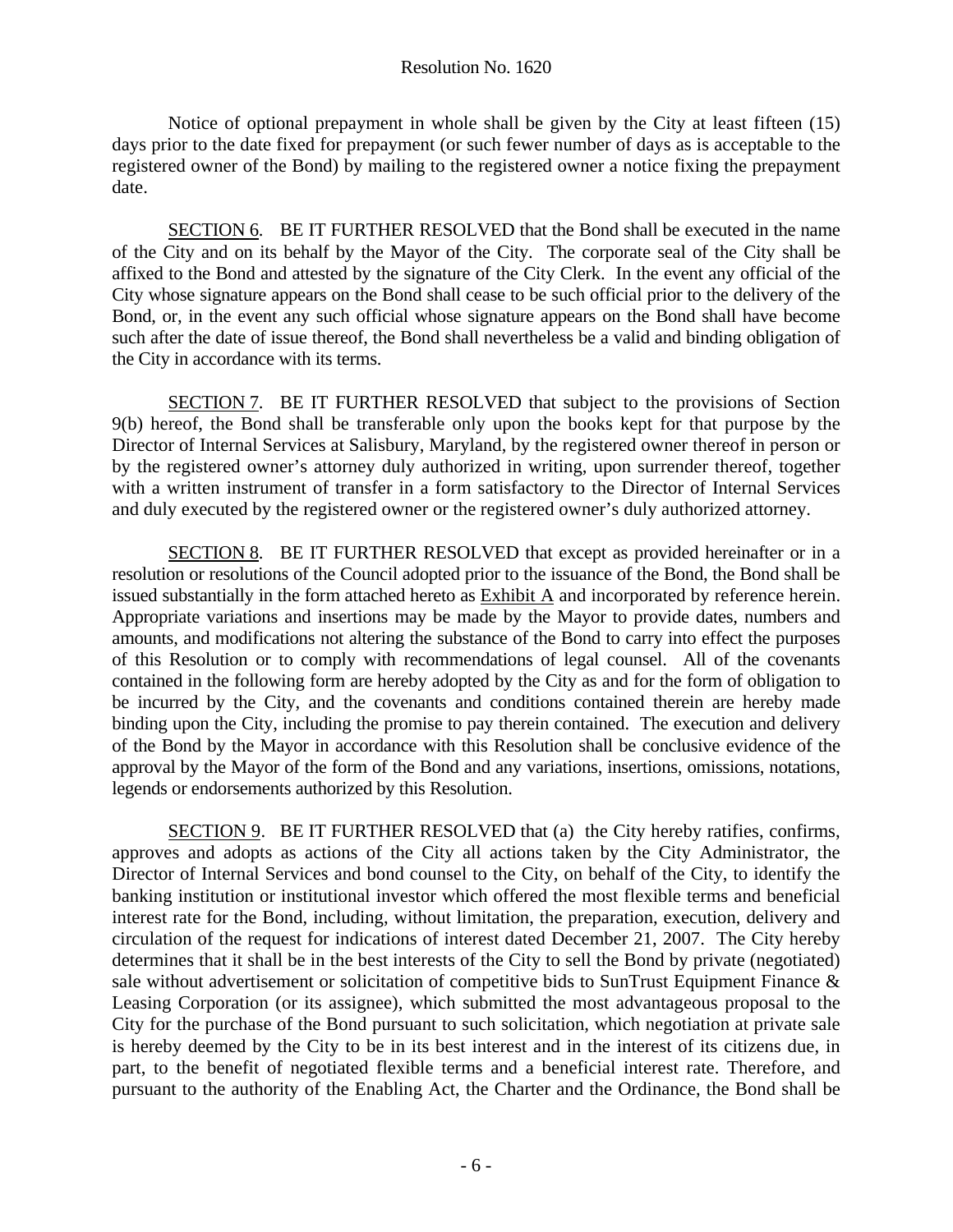sold by private (negotiated) sale without advertisement or solicitation of competitive bids to SunTrust Equipment Finance & Leasing Corporation or its assignee (the "Purchaser"), for a price of par, with no payment of accrued interest.

 (b) The Bond shall be sold for investment purposes only and not for resale to the general public. Accordingly, as a condition to delivery of the Bond and prior to the issuance of the Bond, the Purchaser shall furnish to the City a certificate acceptable to bond counsel to the City generally to the effect that (i) the Purchaser has such knowledge and experience in financial and business matters, including purchase and ownership of municipal and other tax-exempt obligations, that it is capable of evaluating the risks and merits of the investment represented by the purchase of the Bond; (ii) the Purchaser has made its own independent and satisfactory inquiry of the financial condition of the City, including inquiry into financial statements and other information relating to the financial condition of the City to which a reasonable investor would attach significance in making investment decisions, and of any other matters deemed to be relevant to a reasonably informed decision to purchase the Bond; (iii) the Purchaser has had the opportunity to ask questions and receive answers from knowledgeable individuals concerning the City and the Bond, all so that as a reasonable investor the Purchaser has been able to make a reasonably informed decision to purchase the Bond; (iv) the Purchaser is purchasing the Bond for investment purposes only (and not as an "underwriter" or "Participating Underwriter" as defined in Securities and Exchange Commission Rule 15c2-12, as replaced, supplemented or amended) and is not purchasing for more than one account or with a view to distributing the Bond; and (v) if the Bond is subsequently sold, transferred or disposed of, such sale, transfer or disposition will be made only in compliance with federal and state securities laws and any other applicable laws.

SECTION 10. BE IT FURTHER RESOLVED that the Bond shall be suitably prepared in definitive form, executed and delivered to the Purchaser on January 22, 2008 or such other date as shall be mutually acceptable to the City Administrator, the Purchaser and bond counsel to the City, contemporaneously with the receipt of the purchase price for the Bond; provided that, the Bond shall not be delivered on a date later than January 31, 2008 without the prior written consent of the Purchaser, which consent shall be granted or withheld in the sole and absolute discretion of the Purchaser. The Mayor, the Director of Internal Services, the City Administrator, the City Clerk and all other appropriate officials and employees of the City are expressly authorized, empowered and directed to take any and all action necessary to complete and close the issuance, sale and delivery of the Bond to the Purchaser and to execute and deliver all documents, certificates and instruments necessary or appropriate in connection therewith.

SECTION 11. BE IT FURTHER RESOLVED that the Director of Internal Services or, in her absence, one of the Assistant Directors of Internal Services, is hereby designated and authorized to receive payment on behalf of the City of the proceeds of the sale of the Bond and to invest such proceeds. The proceeds of the Bond shall be deposited in the proper account or accounts of the City, shall be invested within the limits prescribed by Maryland and federal law, and shall be used and applied exclusively to finance or reimburse the costs of the Projects as described herein. If the proceeds received from the sale of the Bond exceed the amount needed for the public purposes hereinabove described, the amount of such unexpended excess shall be set apart in a separate fund and applied to the payment of the next interest installment on the Bond, unless a supplemental ordinance is enacted by the Council of the City to provide for the expenditure of that excess for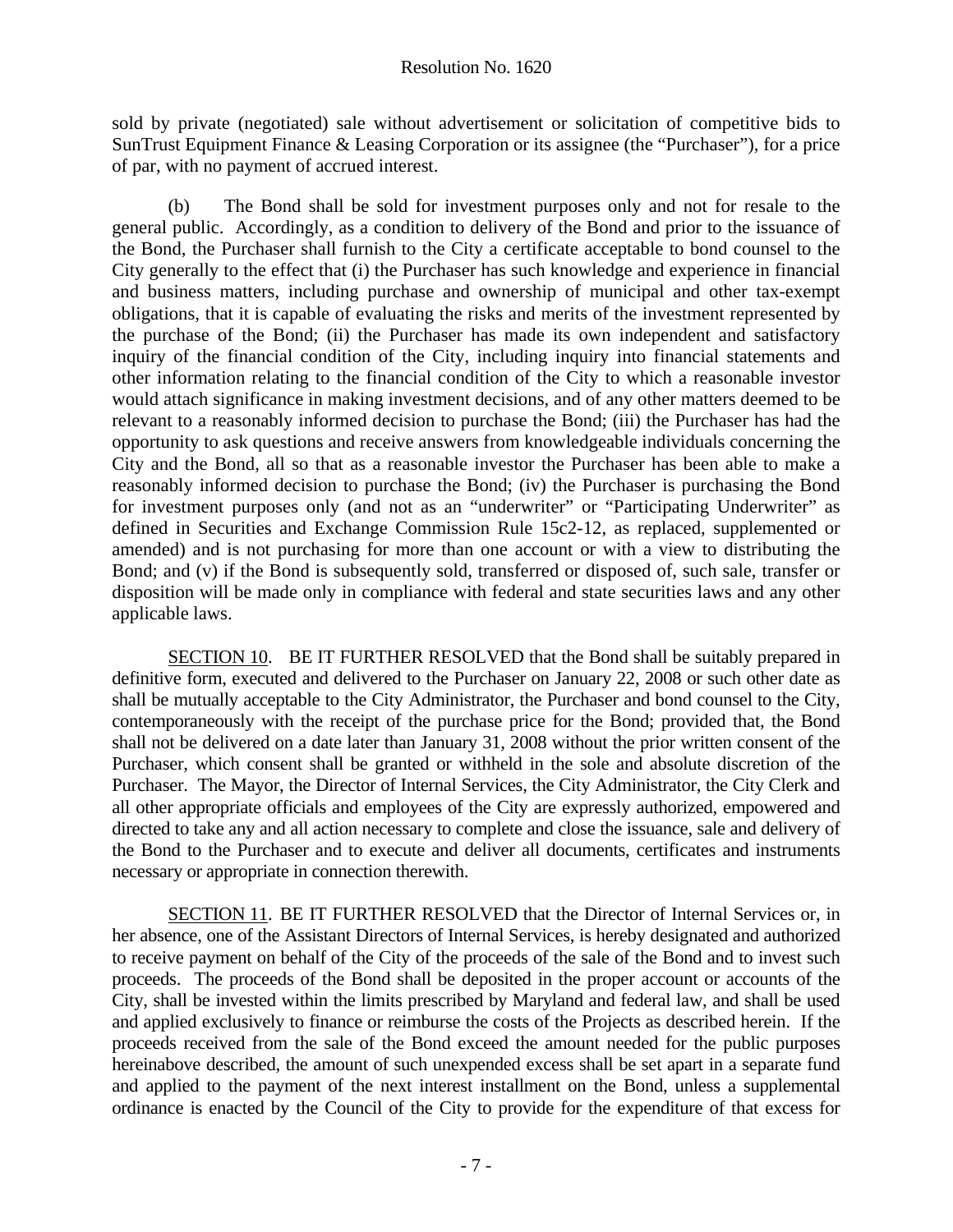some other valid purpose authorized by the Enabling Act and the Charter. Nothing in this Resolution shall be construed to authorize the expenditure of any moneys except for a proper public purpose.

SECTION 12. BE IT FURTHER RESOLVED that (a) that portion of the principal of and interest on the Bond allocated to the costs of the component of the Projects identified as Elevated Water Tower/North - Engineering in Section 2(a) of this Resolution will be payable in the first instance from water system revenues to the extent such revenues are available. Notwithstanding the foregoing sentence, for the purpose of paying the principal of and interest on the Bond when due, the City shall levy or cause to be levied, for each and every fiscal year during which the Bond may be outstanding, ad valorem taxes upon all real and tangible personal property within its corporate limits subject to assessment for unlimited municipal taxation in rate and amount sufficient to provide for the prompt payment, when due, of the principal of and interest on the Bond in each such fiscal year, provided that, to the extent of any funds received or receivable as described in the first sentence of this Section 12(a) in any fiscal year, the taxes hereby required to be levied may be reduced proportionately. If the proceeds from the taxes so levied in any such fiscal year are inadequate for such payment, additional taxes shall be levied in the succeeding fiscal year to make up such deficiency.

 (b) The full faith and credit and unlimited taxing power of the City are hereby irrevocably pledged to the prompt payment of the principal of and interest on the Bond as and when they become due and payable and to the levy and collection of the taxes hereinabove described as and when such taxes may become necessary in order to provide sufficient funds to meet the debt service requirements of the Bond. The City hereby covenants and agrees with the registered owner, from time to time, of the Bond to levy and collect the taxes hereinabove described and to take any further action that may be appropriate from time to time during the period that the Bond remains outstanding and unpaid to provide the funds necessary to pay promptly the principal thereof and the interest due thereon.

 (c) The foregoing provisions shall not be construed so as to prohibit the City from paying the principal of and interest on the Bond from the proceeds of the sale of any other obligations of the City or from any other funds legally available for that purpose. The City may apply to the payment of the principal of or interest on the Bond any funds received by it from the State of Maryland or the United States of America, or any governmental agency or instrumentality, or from any other source, if such funds are granted or paid to the City for the purpose of assisting the City in the types of projects which the Bond is issued to finance or reimburse, and to the extent of any such funds received or receivable in any fiscal year, the taxes hereby required to be levied may be reduced proportionately. The foregoing provisions of this subsection (c) are subject to compliance with the provisions of Sections 13 and 14 of this Resolution in all respects.

SECTION 13. BE IT FURTHER RESOLVED that (a) any two of the Mayor, the City Administrator and the Director of Internal Services are the officials of the City responsible for the issuance of the Bond within the meaning of Section 1.148-2(b)(2) of the Arbitrage Regulations (defined below). Any two of the Mayor, the City Administrator and the Director of Internal Services also shall be the officials of the City responsible for the execution and delivery (on the date of the issuance of the Bond) of a certificate of the City (the "Section 148 Certificate") that complies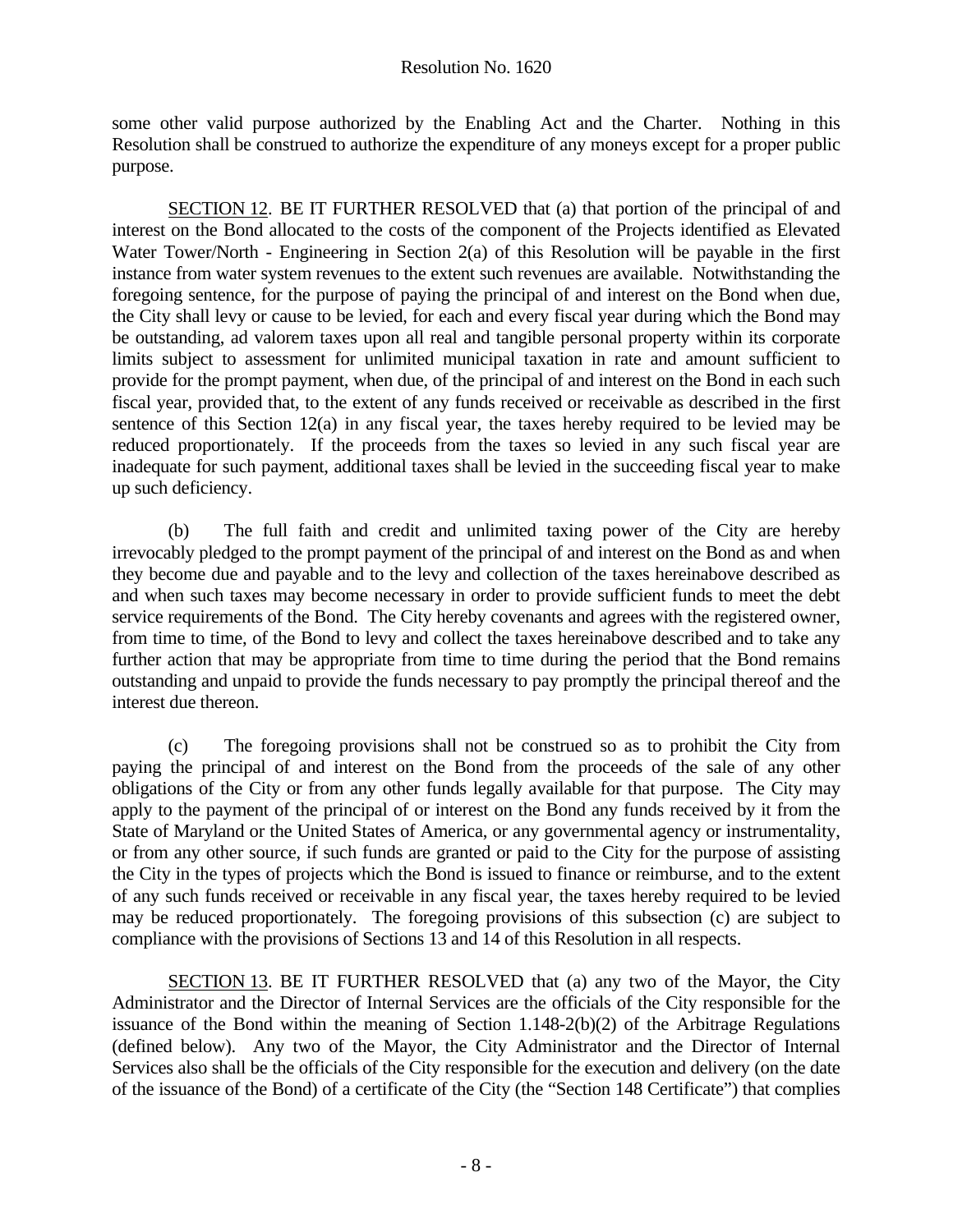with the requirements of Section 148 of the Internal Revenue Code of 1986, as amended, and the applicable regulations thereunder (the "Arbitrage Regulations"), and such officials are hereby authorized and directed to execute and deliver the Section 148 Certificate to counsel rendering an opinion on the validity and tax-exempt status of the Bond on the date of the issuance of the Bond.

 (b) The City shall set forth in the Section 148 Certificate its reasonable expectations as to relevant facts, estimates and circumstances relating to the use of the proceeds of the Bond or of any monies, securities or other obligations to the credit of any account of the City which may be deemed to be proceeds of the Bond pursuant to Section 148 or the Arbitrage Regulations (collectively, the "Bond Proceeds"). The City covenants with the registered owner of the Bond that the facts, estimates and circumstances set forth in the Section 148 Certificate will be based on the City's reasonable expectations on the date of issuance of the Bond and will be, to the best of the certifying officials' knowledge, true and correct as of that date.

 (c) The City covenants with the registered owner of the Bond that it will not make, or (to the extent that it exercises control or direction) permit to be made, any use of the Bond Proceeds that would cause the Bond to be an "arbitrage bond" within the meaning of Section 148 and the Arbitrage Regulations, and that it will comply with those provisions of Section 148 and the Arbitrage Regulations as may be applicable to the Bond on its date of issuance and which may subsequently lawfully be made applicable to the Bond as long as the Bond remains outstanding and unpaid.

SECTION 14. BE IT FURTHER RESOLVED that the City specifically covenants that it will comply with the provisions of the Internal Revenue Code of 1986, as amended, applicable to the Bond, including, without limitation, compliance with provisions regarding the timing of the expenditure of the proceeds of the Bond, the use of such proceeds and the facilities financed or reimbursed with such proceeds, the restriction of investment yields, the filing of information with the Internal Revenue Service, and the rebate of certain earnings resulting from the investment of the proceeds of the Bond or payments in lieu thereof. The City further covenants that it shall make such use of the proceeds of the Bond, regulate the investment of the proceeds thereof and take such other and further actions as may be required to maintain the exemption from federal income taxation of interest on the Bond. All officials, officers, employees and agents of the City are hereby authorized and directed to provide such certifications of facts and estimates regarding the amount and use of the proceeds of the Bond as may be necessary or appropriate.

SECTION 15. BE IT FURTHER RESOLVED that this Resolution shall become effective upon adoption by the Council and approval by the Mayor. Pursuant to Charter Section SC7-46A, this Resolution may not be petitioned to referendum.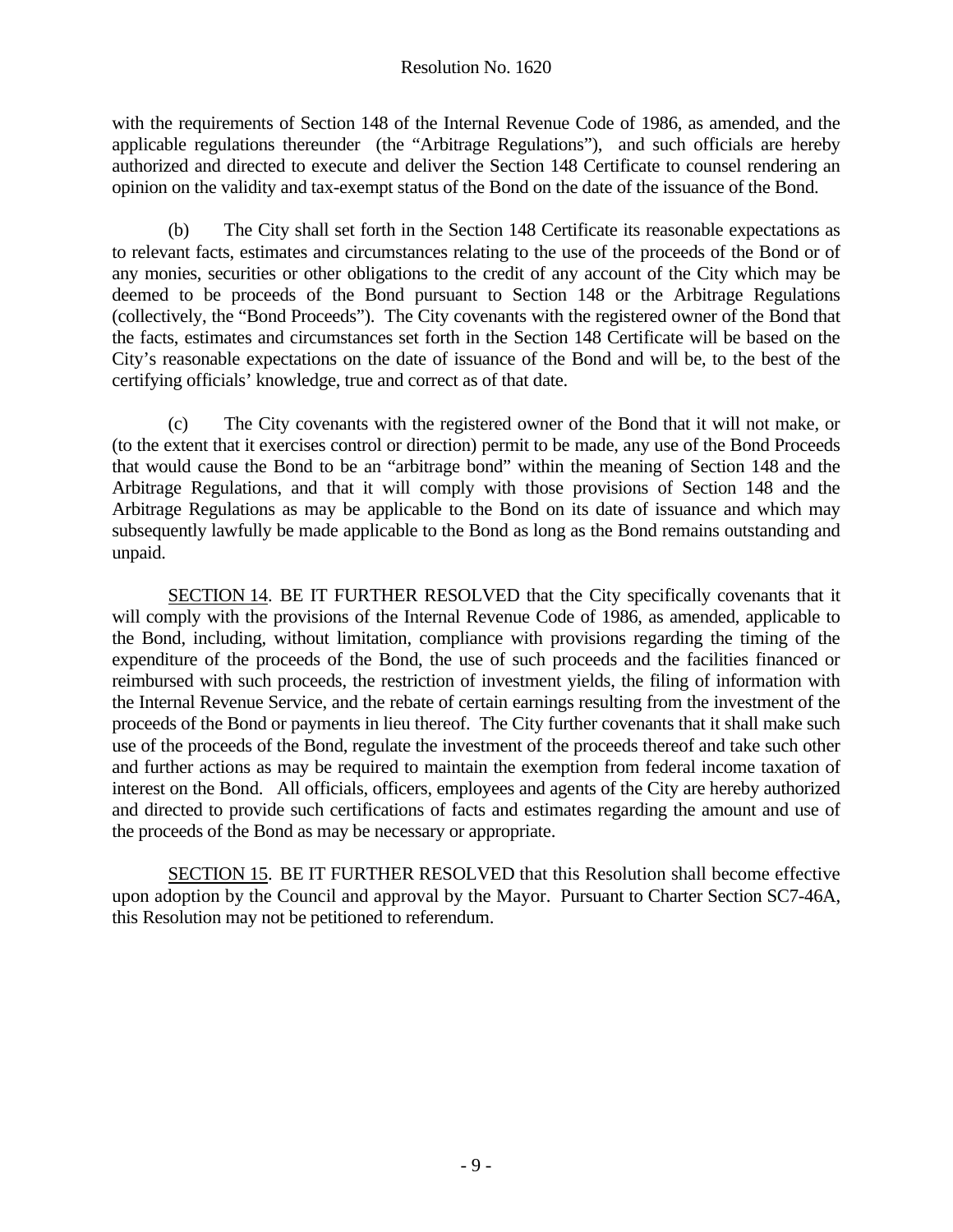THIS RESOLUTION was introduced, read and adopted at a meeting of the Council of the City of Salisbury held on the  $\qquad$  day of  $\frac{1}{2008}$ .

 $\overline{\phantom{a}}$  , and the contribution of the contribution of the contribution of the contribution of the contribution of the contribution of the contribution of the contribution of the contribution of the contribution of the

ATTEST:

Brenda J. Colegrove Louise Smith<br>
CITY CLERK PRESIDENT,

PRESIDENT, City Council

Approved by me this \_\_\_\_\_\_\_\_\_\_\_ day of  $\frac{1}{2008}$ , 2008.

 $\overline{\phantom{a}}$  , and the set of the set of the set of the set of the set of the set of the set of the set of the set of the set of the set of the set of the set of the set of the set of the set of the set of the set of the s

Barrie P. Tilghman MAYOR, City of Salisbury

#111349;58111.008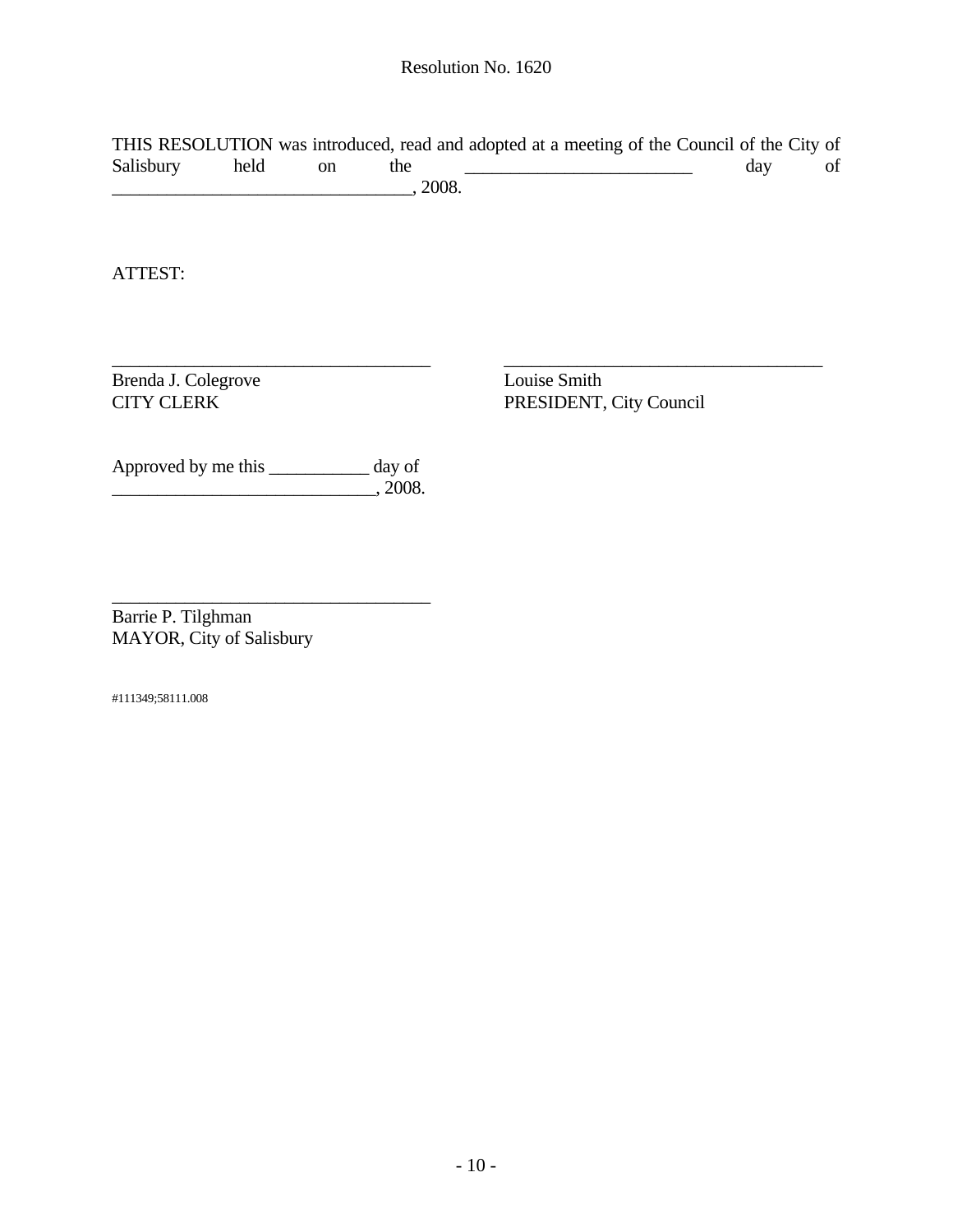Resolution No. \_\_\_\_

# EXHIBIT A

#### (Form of Bond)

### UNITED STATES OF AMERICA No. R-\_\_\_ STATE OF MARYLAND \$ CITY OF SALISBURY

#### PUBLIC IMPROVEMENTS BOND OF 2008

Maturity Date **Interest Rate** Date

Original Issue

February 1, 2028 4.09% January 22, 2008

Registered Owner:

Principal Sum: DOLLARS

IT CANNOT BE DETERMINED FROM THE FACE OF THIS BOND WHETHER ALL OR ANY PORTION OF THE PRINCIPAL AMOUNT HAS BEEN PAID OR PREPAID. EACH PAYMENT OF A PRINCIPAL INSTALLMENT SHALL BE NOTED ON SCHEDULE A HERETO, BUT THE FAILURE OF THE HOLDER OF THIS BOND TO NOTE ANY SUCH PAYMENT SHALL NOT AFFECT THE VALID PAYMENT AND DISCHARGE OF SUCH OBLIGATION EFFECTED BY SUCH PAYMENT.

 City of Salisbury, a municipal corporation organized and existing under the Constitution and laws of the State of Maryland (the "City"), hereby acknowledges itself indebted for value received and promises to pay to the registered owner shown above, or registered assignee or legal representative, the Principal Sum shown above, payable in twenty (20) annual serial installments on February 1, commencing February 1, 2009, plus interest on the unpaid balance as set forth herein, subject to prior prepayment in whole as hereinafter provided, as follows: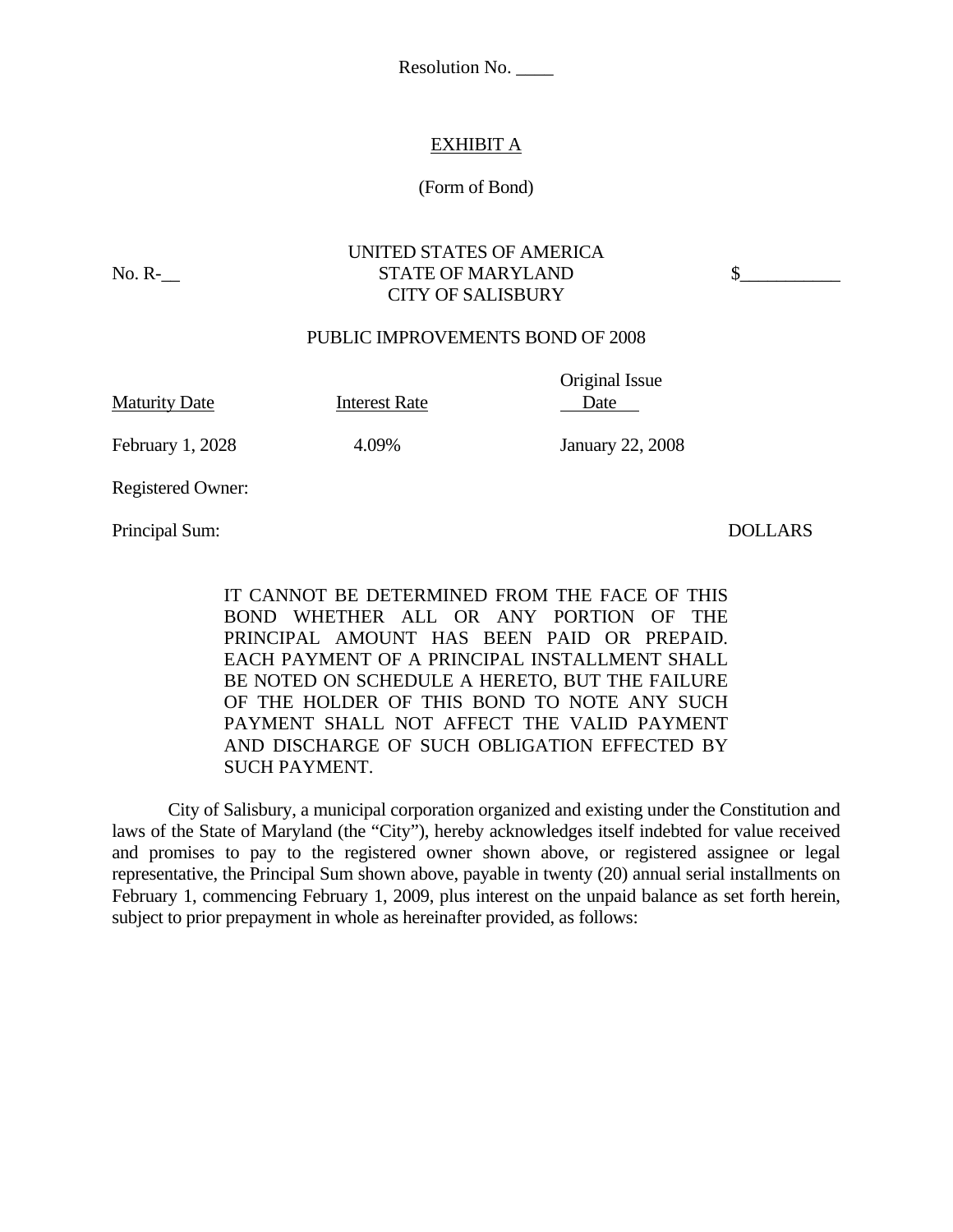| Date     | Principal Installment | Date     | Principal Installment |
|----------|-----------------------|----------|-----------------------|
| 02/01/09 | \$150,000             | 02/01/19 | \$200,000             |
| 02/01/10 | 155,000               | 02/01/20 | 230,000               |
| 02/01/11 | 160,000               | 02/01/21 | 240,000               |
| 02/01/12 | 165,000               | 02/01/22 | 260,000               |
| 02/01/13 | 170,000               | 02/01/23 | 275,000               |
| 02/01/14 | 175,000               | 02/01/24 | 125,000               |
| 02/01/15 | 180,000               | 02/01/25 | 130,000               |
| 02/01/16 | 185,000               | 02/01/26 | 135,000               |
| 02/01/17 | 190,000               | 02/01/27 | 140,000               |
| 02/01/18 | 195,000               | 02/01/28 | 145,000               |
|          |                       |          |                       |

 Principal installment payments on this bond shall be noted on Schedule A hereto by the registered owner of this bond, and a copy of such Schedule A shall be provided to the Director of Internal Services of the City within fifteen (15) days after each such entry shall have been made, but failure to deliver a copy of such Schedule shall not affect the amount of, or the City's obligation to pay, principal or interest due on this bond.

 This bond shall bear interest on the unpaid outstanding principal balance from the date of its delivery at an annual rate which is equal to four and nine-hundredths percent (4.09%) per annum.

 Interest on this bond shall be payable on February 1 and August 1 in each year until maturity or prior prepayment in full, commencing August 1, 2008. This bond shall bear interest from the most recent date to which interest has been paid or, if no interest has been paid, from the date of its delivery.

 Interest shall be computed on the basis of a 360-day year comprised of 12 30-day months. For purposes of calculating the interest due on this bond, unpaid outstanding principal on any date shall be an amount equal to the original principal amount of this bond, less any principal installment paid as described above. The registered owner of this bond shall provide written notice to the Director of Internal Services of the City of the interest and any principal due on this bond on each interest payment date at least fifteen (15) days prior to such interest payment date, or such fewer number of days as is acceptable to the Director of Internal Services, but failure to provide such notice shall not affect the amount of, or the City's obligation to pay, principal or interest due on this bond.

 Principal of and interest on this bond shall be payable in lawful money of the United States of America. The principal of this bond, at maturity or upon prior prepayment in full, shall be payable by check or draft at the office of the Director of Internal Services of the City in Salisbury, Maryland, unless the Director of Internal Services and the registered owner agree on a different place or manner of payment. Principal of this bond, prior to maturity or prior prepayment in full, and interest on this bond will be payable by check or draft mailed to the registered owner at the address designated by the registered owner in writing to the Director of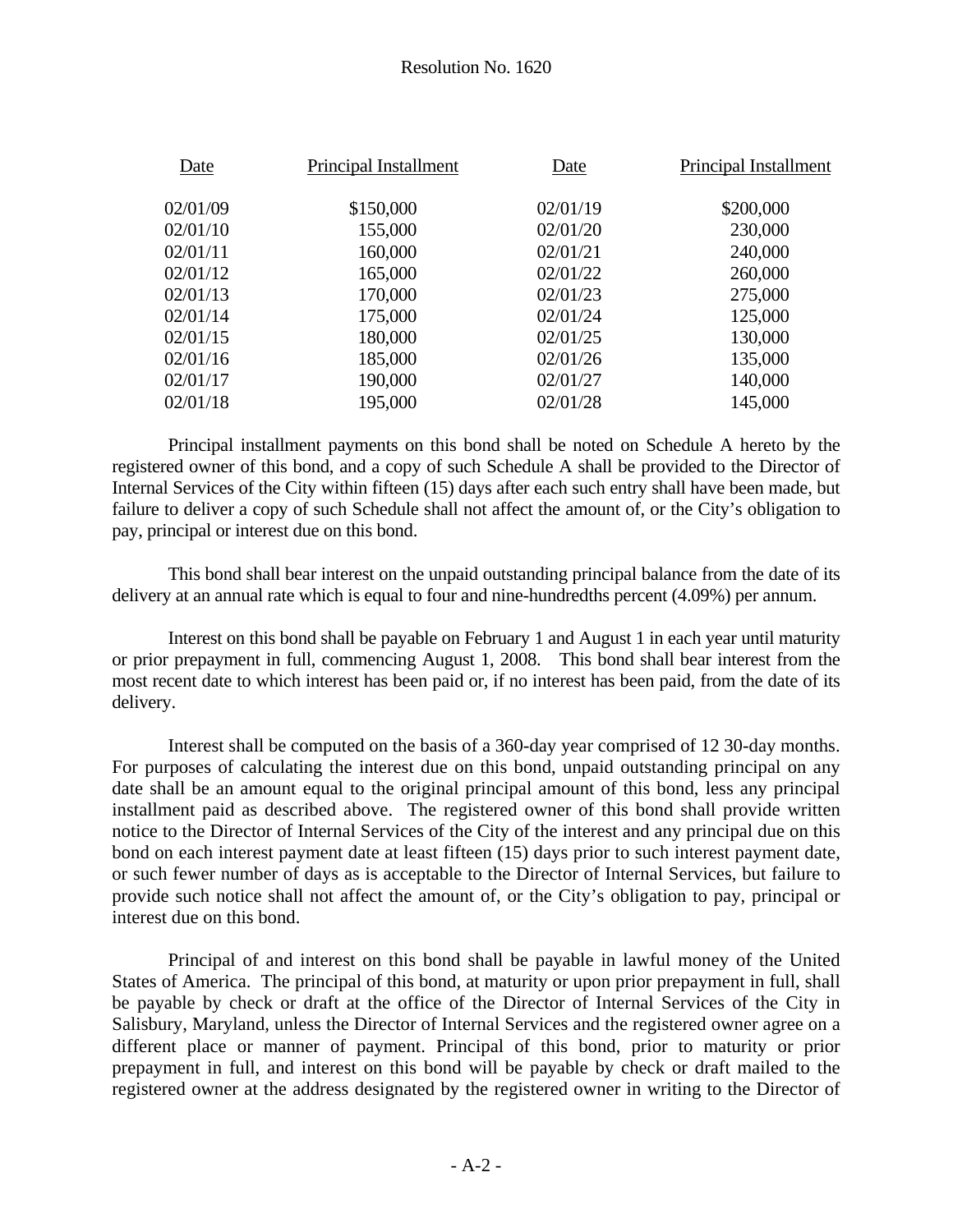Internal Services, unless the Director of Internal Services and the registered owner hereof agree on a different manner of payment. If a principal payment date or interest payment date falls on a Saturday, Sunday or a day on which the City, banks in the State of Maryland and/or banks in the state in which the holder of this bond is located are not required to be open, payment may be made on the next succeeding day that is not a Saturday, Sunday or a day on which the City, banks in the State of Maryland and/or banks in the state in which the holder of this bond is located are not required to be open, and no interest shall accrue for the intervening period.

 This bond is the duly authorized bond of the City, aggregating \$3,605,000 in principal amount, dated the date of its delivery and designated "City of Salisbury Public Improvements Bond of 2008". This bond is issued pursuant to and in full conformity with the provisions of Sections 31 to 37, inclusive, of Article 23A of the Annotated Code of Maryland, as amended, and Sections SC7- 45 and SC7-46 of the Charter of the City of Salisbury, as published in Municipal Charters of Maryland, Volume 6, 1990 Replacement Edition, as replaced, supplemented or amended, and by virtue of due proceedings had and taken by the Council of the City, particularly Ordinance No. 2044, which was passed by the Council on December 17, 2007, approved by the Mayor on December 19, 2007 and became effective on December 19, 2007 (the "Ordinance"), and Resolution No. \_\_\_, which was adopted by the Council of the City on January \_\_, 2008, approved by the Mayor on January \_\_, 2008 and became effective on January \_\_, 2008 (the "Resolution").

 This bond is transferable only upon the books kept for that purpose at the office of the Director of Internal Services of the City, by the registered owner hereof in person, or by his duly authorized attorney, upon surrender hereof, together with a written instrument of transfer in the form attached hereto and satisfactory to the Director of Internal Services and duly executed by the registered owner or his duly authorized attorney, and evidence satisfactory to the Director of Internal Services of compliance with Section 9(b) of the Resolution.

 This bond may be transferred or exchanged at the office of the Director of Internal Services of the City. Upon any such transfer or exchange, the City shall issue a new registered bond in denomination equal to the unpaid principal amount of the bond surrendered, and with the same maturity date, principal installment dates and principal installment payment amounts and bearing interest at the same rate. In each case, the Director of Internal Services may require payment by the registered owner of this bond requesting transfer or exchange hereof of any tax, fee or other governmental charge, shipping charges and insurance that may be required to be paid with respect to such transfer or exchange, but otherwise no charge shall be made to the registered owner hereof for such transfer or exchange.

 The City may deem and treat the party in whose name this bond is registered as the absolute owner hereof for the purpose of receiving payment of or on account of the principal hereof and interest due hereon and for all other purposes.

This bond shall be subject to prepayment prior to maturity at the option of the City, in whole only, on February 1, 2016 or on August 1 or February 1 thereafter to and including August 1, 2027, at a prepayment price of the outstanding par amount of this bond, plus accrued interest to the date fixed for prepayment, without premium or penalty. Notice of optional prepayment shall be given by the City at least fifteen (15) days prior to the date fixed for prepayment (or such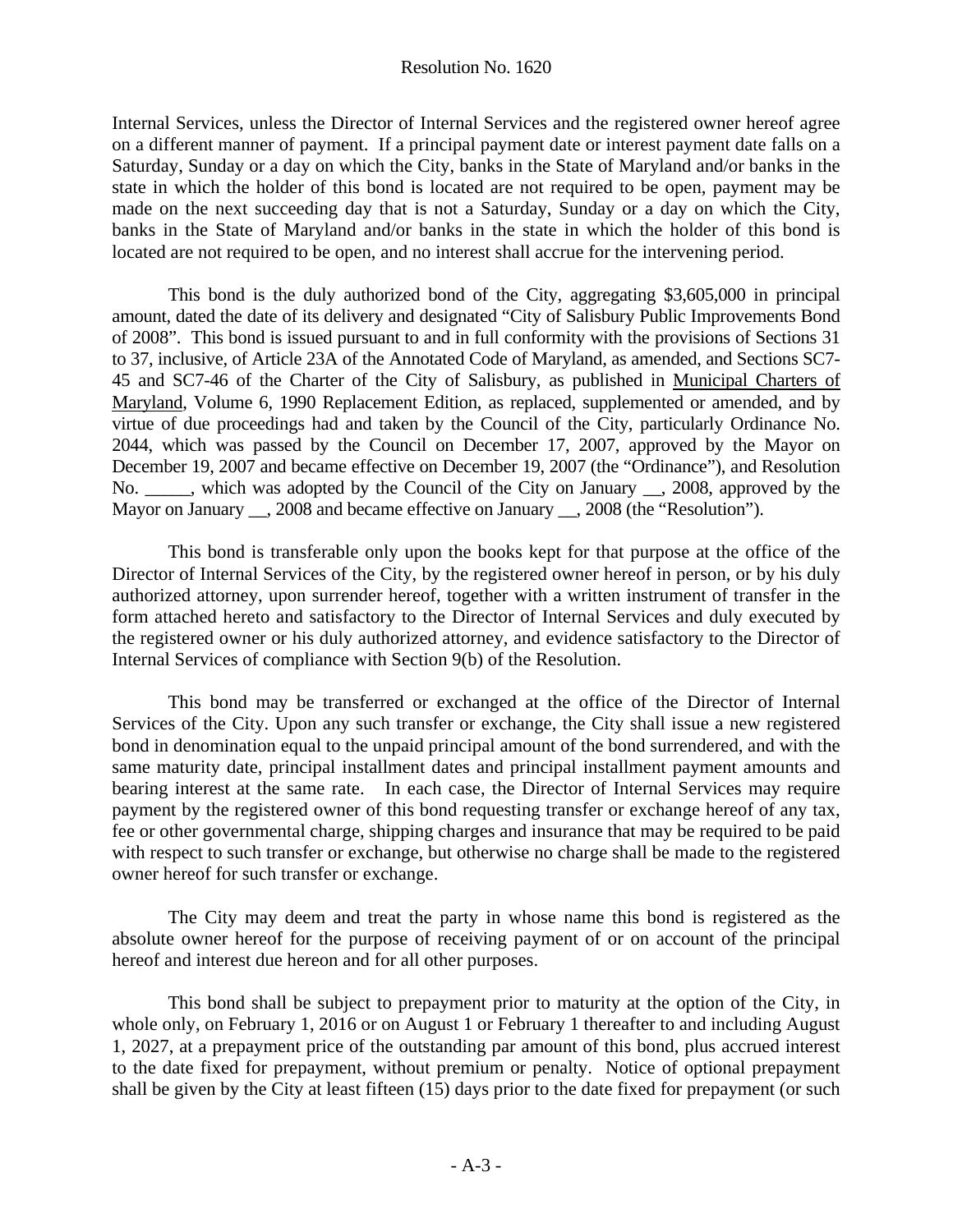fewer number of days as is acceptable to the registered owner) by mailing to the registered owner a notice fixing the prepayment date.

 The full faith and credit and unlimited taxing power of City of Salisbury are hereby unconditionally and irrevocably pledged to the payment of the principal of and interest on this bond according to its terms, and the City does hereby covenant and agree to pay punctually the principal of and the interest on this bond, at the dates and in the manner mentioned herein, according to the true intent and meaning hereof.

 It is hereby certified and recited that each and every act, condition and thing required to exist, to be done, to have happened or to be performed precedent to and in the issuance of this bond, does exist, has been done, has happened and has been performed in full and strict compliance with the Constitution and laws of the State of Maryland, the Ordinance and the Resolution, and that this bond, together with all other indebtedness of the City, is within every debt and other limit prescribed by the Constitution and laws of the State of Maryland and that due provision has been made for the levy and collection of an annual ad valorem tax or taxes upon all the legally assessable property within the corporate limits of the City in rate and amount sufficient to provide for the payment, when due, of the principal of and interest on this bond.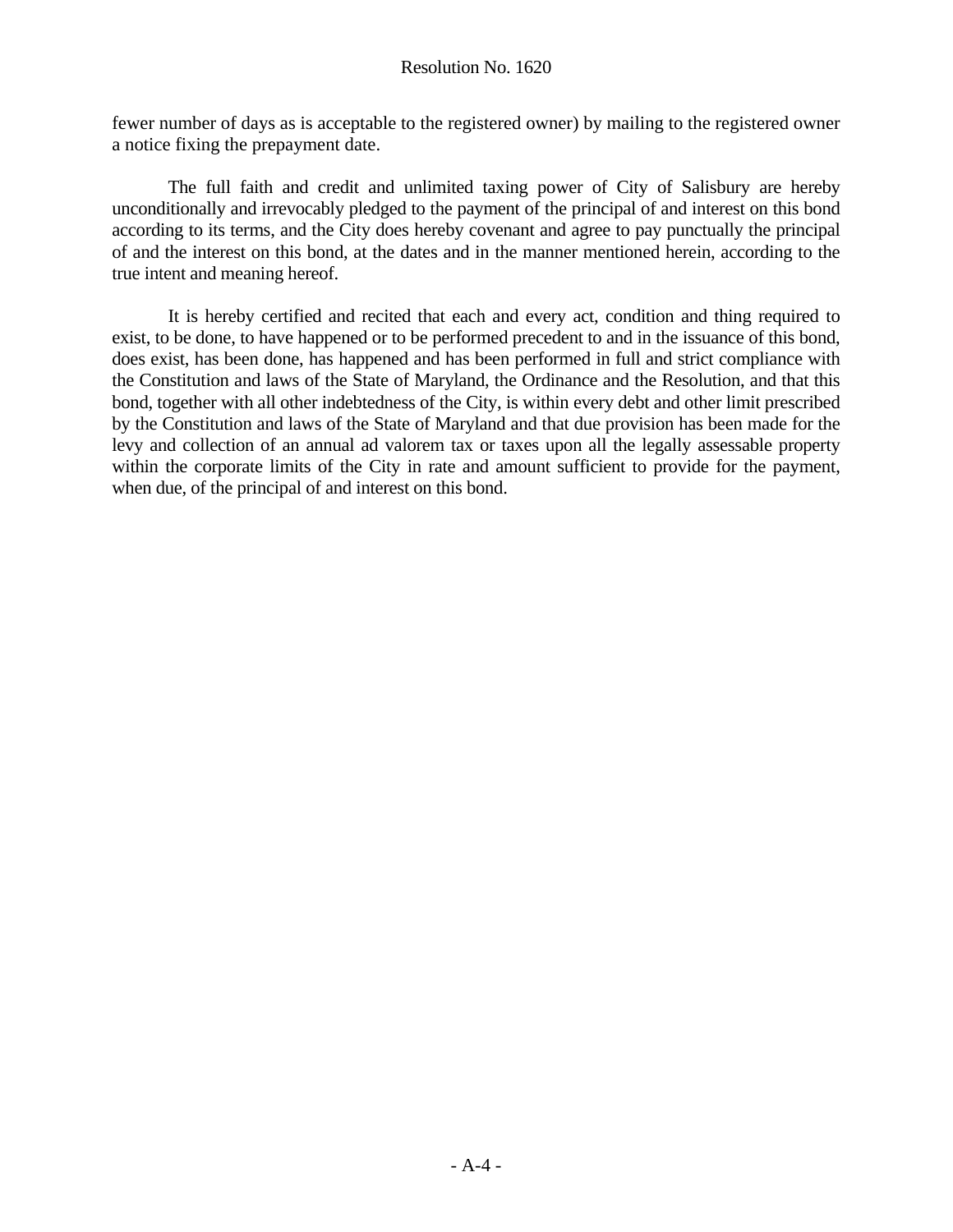#### Resolution No. 1620

IN WITNESS WHEREOF, City of Salisbury has caused this bond to be executed in its name by the manual signature of the Mayor and its corporate seal to be affixed hereto, attested by the manual signature of the City Clerk, all as of the \_\_\_\_ day of \_\_\_\_\_\_\_\_\_\_\_\_\_\_\_\_\_\_\_, 2008.

(SEAL)

ATTEST: CITY OF SALISBURY

 $\mathbf{By:}\qquad \qquad$ 

City Clerk

 $\mathbf{By:}\qquad\qquad$ 

Mayor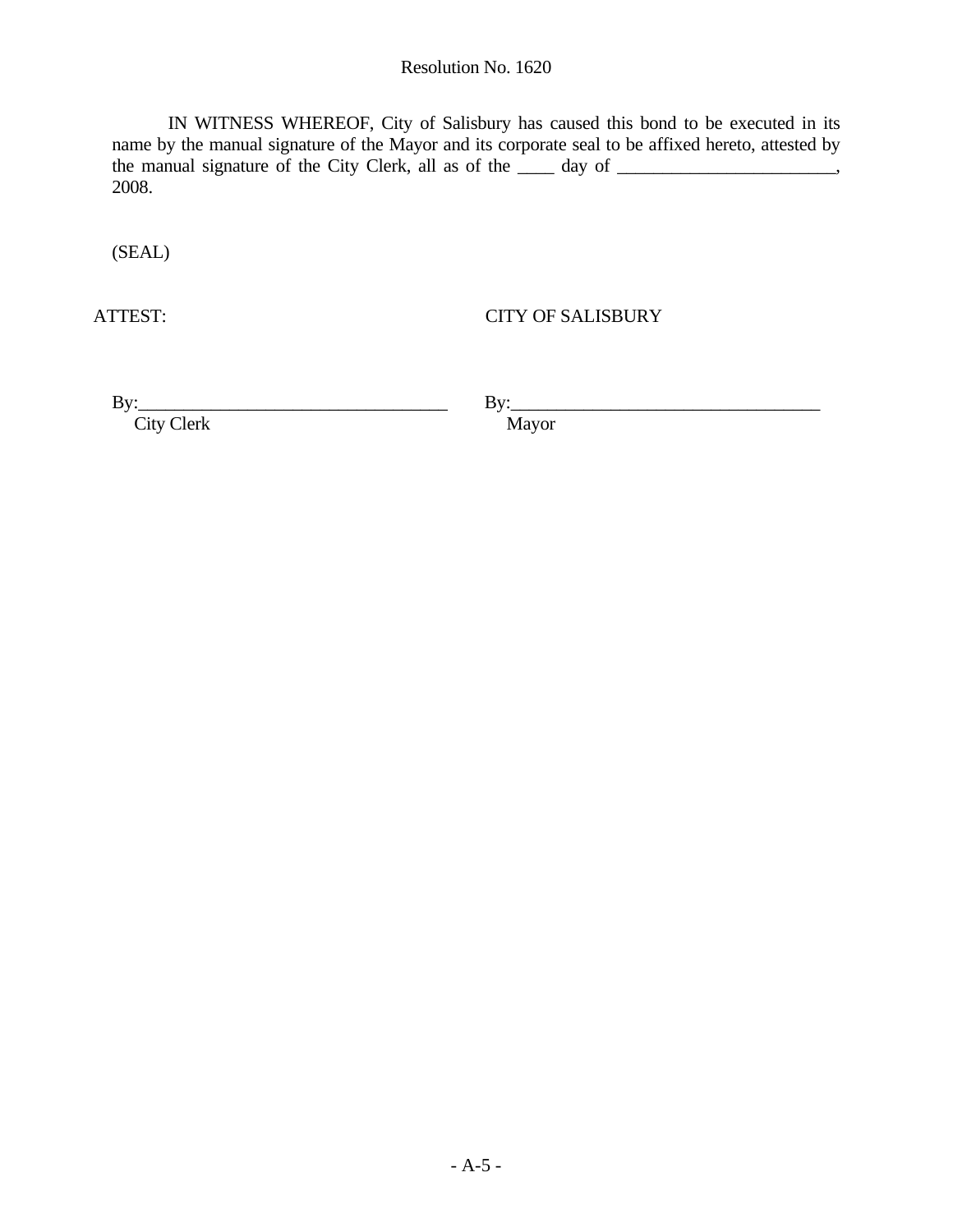Resolution No. 1620

# (Form of Instrument of Transfer)

### ASSIGNMENT

# FOR VALUE RECEIVED the undersigned hereby sells, assigns and transfers unto

### PLEASE INSERT SOCIAL SECURITY OR OTHER IDENTIFYING NUMBER OF ASSIGNEE

# (PLEASE PRINT OR TYPEWRITE NAME AND ADDRESS, INCLUDING ZIP CODE OF ASSIGNEE)

\_\_\_\_\_\_\_\_\_\_\_\_\_\_\_\_\_\_\_\_\_\_\_\_\_\_\_\_\_\_\_\_\_\_\_\_\_\_\_\_\_\_\_\_\_\_\_\_\_\_\_\_\_\_\_\_\_\_\_\_\_\_\_\_\_\_\_\_\_\_\_\_\_\_\_\_\_\_\_

\_\_\_\_\_\_\_\_\_\_\_\_\_\_\_\_\_\_\_\_\_\_\_\_\_\_\_\_\_\_\_\_\_\_\_\_\_\_\_\_\_\_\_\_\_\_\_\_\_\_\_\_\_\_\_\_\_\_\_\_\_\_\_\_\_\_\_\_\_\_\_\_\_\_\_\_\_\_\_ \_\_\_\_\_\_\_\_\_\_\_\_\_\_\_\_\_\_\_\_\_\_\_\_\_\_\_\_\_\_\_\_\_\_\_\_\_\_\_\_\_\_\_\_\_\_\_\_\_\_\_\_\_\_\_\_\_\_\_\_\_\_\_\_\_\_\_\_\_\_\_\_\_\_\_\_\_\_\_ \_\_\_\_\_\_\_\_\_\_\_\_\_\_\_\_\_\_\_\_\_\_\_\_\_\_\_\_\_\_\_\_\_\_\_\_\_\_\_\_\_\_\_\_\_\_\_\_\_\_\_\_\_\_\_\_\_\_\_\_\_\_\_\_\_\_\_\_\_\_\_\_\_\_\_\_\_\_\_

the within bond and all rights thereunder and does hereby constitute and appoint \_\_\_\_\_\_\_\_\_\_\_\_\_\_\_

attorney to transfer the within bond on the books kept for the registration thereof, with full power of substitution in the premises.

\_\_\_\_\_\_\_\_\_\_\_\_\_\_\_\_\_\_\_\_\_\_\_\_\_\_\_\_\_\_\_\_\_\_\_\_ \_\_\_\_\_\_\_\_\_\_\_\_\_\_\_\_\_\_\_\_\_\_\_\_\_\_\_\_\_\_\_\_\_\_\_\_

Dated: \_\_\_\_\_\_\_\_\_\_\_\_\_\_\_\_\_\_\_\_\_\_\_\_\_\_\_\_\_\_

Signature Guaranteed:

Notice: Signatures must be guaranteed by a member firm of the New York Stock Exchange or a commercial bank or trust company.

Notice: The signature to this assignment must correspond with the name as it appears upon the face of the within bond in every particular, without alteration or enlargement or any change whatsoever.